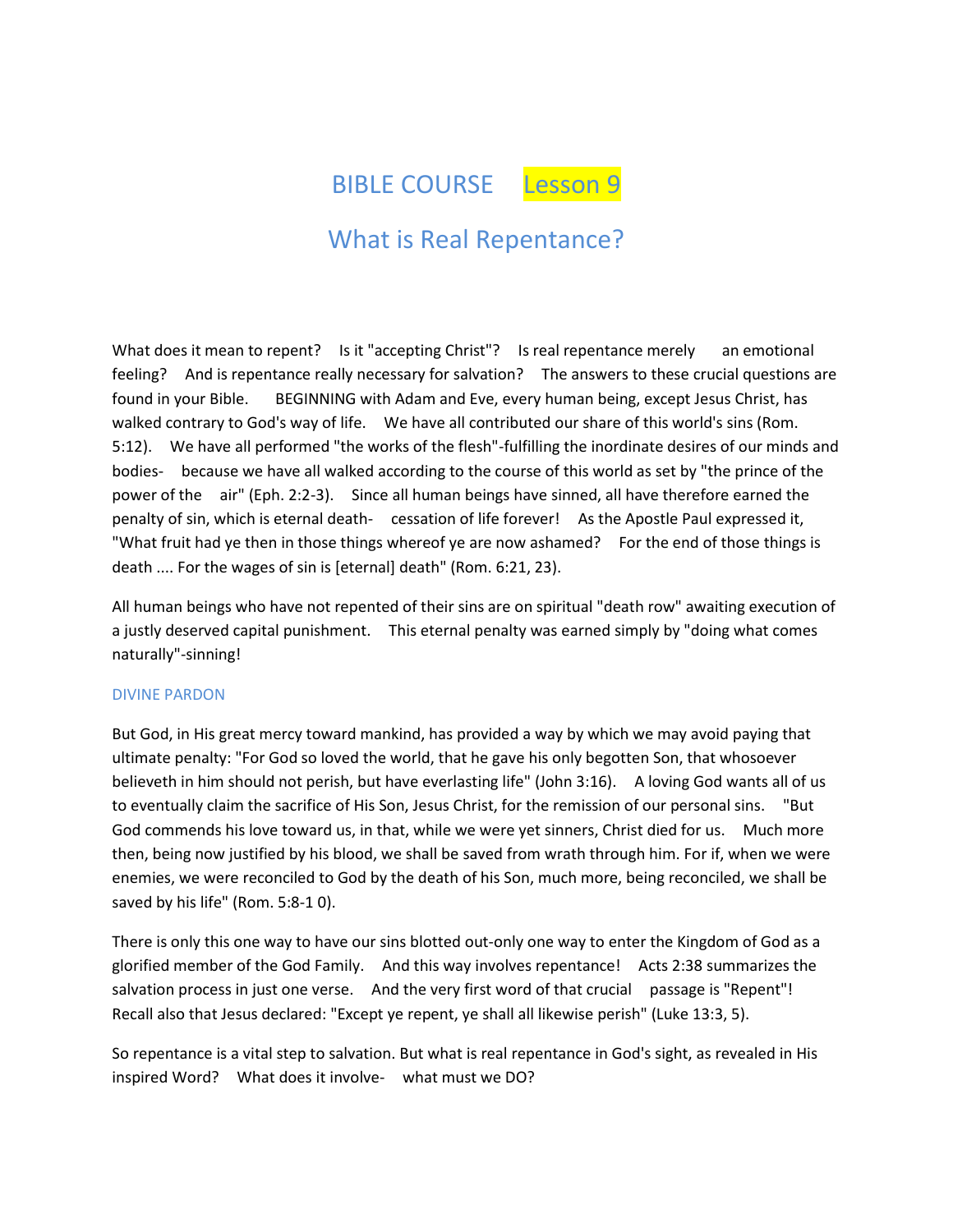## A CHANGE OF DIRECTION

"Repent ye therefore, and be converted, that your sins may be blotted out," Peter told his listeners in Jerusalem (Acts 3:19). God tells us there is something we must do before He will apply the sacrifice of Christ to pay the penalty of our sins. We must demonstrate that we no longer wish to continue in the way of life that leads to eternal death. We do so by changing our way of living. That change of direction is "repentance." But what, exactly, do we repent of or change from? Sin! Actions and deeds that are contrary to God's law are "sin." Sin is the violation or transgression of any of God's commandments. Notice the biblical definition of sin: "Whosoever commits sin transgresses also the law: for sin is the transgression of the law" (I John 3:4). To repent of sin, then, simply means to change. We turn from the way of self-indulgence and "get" to the way of "give". We turn from selfishness to selflessness. We turn from our way to God's way.

When we begin to demonstrate our heartfelt desire to change, and ask God to forgive our past way of life, He applies the sacrifice of Christ on our behalf. We are then forgiven and freed from the guilt and penalty of our past sins. The penalty of eternal death no longer hangs over our heads. Paul explained it this way: "How much more shall the blood of Christ, who through the eternal Spirit offered himself without spot to God, purge your conscience from dead works to serve the living God? (Heb. 9:14). How merciful is our loving Creator!

Let's begin to understand the details of this vital step toward salvation. But before you begin this study, be sure to get your Bible so you can turn to each scripture reference given in answer to the questions. Always read these verses to benefit fully from your study. Many also find that writing out the verses helps them to concentrate on their studies.

### THE "NATURAL'' STATE OF MAN

Real repentance involves change on our part. But why change? And change what? To answer these questions, we must first understand the "natural" state of every human being.

1. God inspired the prophet Jeremiah to describe the basic motivations of the human mind. How does our Creator characterize the mind, or "heart," of man? Jeremiah. 17:9. Is the unconverted mind of every human being inclined to obey God? Rom. 8:7-8

2. What are the tendencies of the "carnal" or physically oriented mind? Gal. 5:19-21; Rom. 1:28-32; Jas. 4:1-3. Where do these attitudes and impulses to commit sin actually originate-who is the "father" of sin? John 8:44; 1 John 3:8; Eph. 2:2-3.

Comment: Incredible as it may sound, the natural state of man, commonly called "human nature," is imparted to mankind by that fallen archangel known as Satan the devil! Satan is revealed as "the god of this world" (2 Corinthians. 4:4), who has deceived all nations (Rev. 12:9). He is further revealed as "the prince of the power of the air, the spirit that now works in the children of disobedience" (Eph. 2:2). Satan works in people by "broadcasting" his attitudes to their minds. He is "on the air," so to speak, around the world. And the human spirit that is in every person (Job 32:8); 1 Corinthians. 2:11), which we studied in Lesson 5, is "in tune" with Satan's "wavelength." The devil does not broadcast in the words of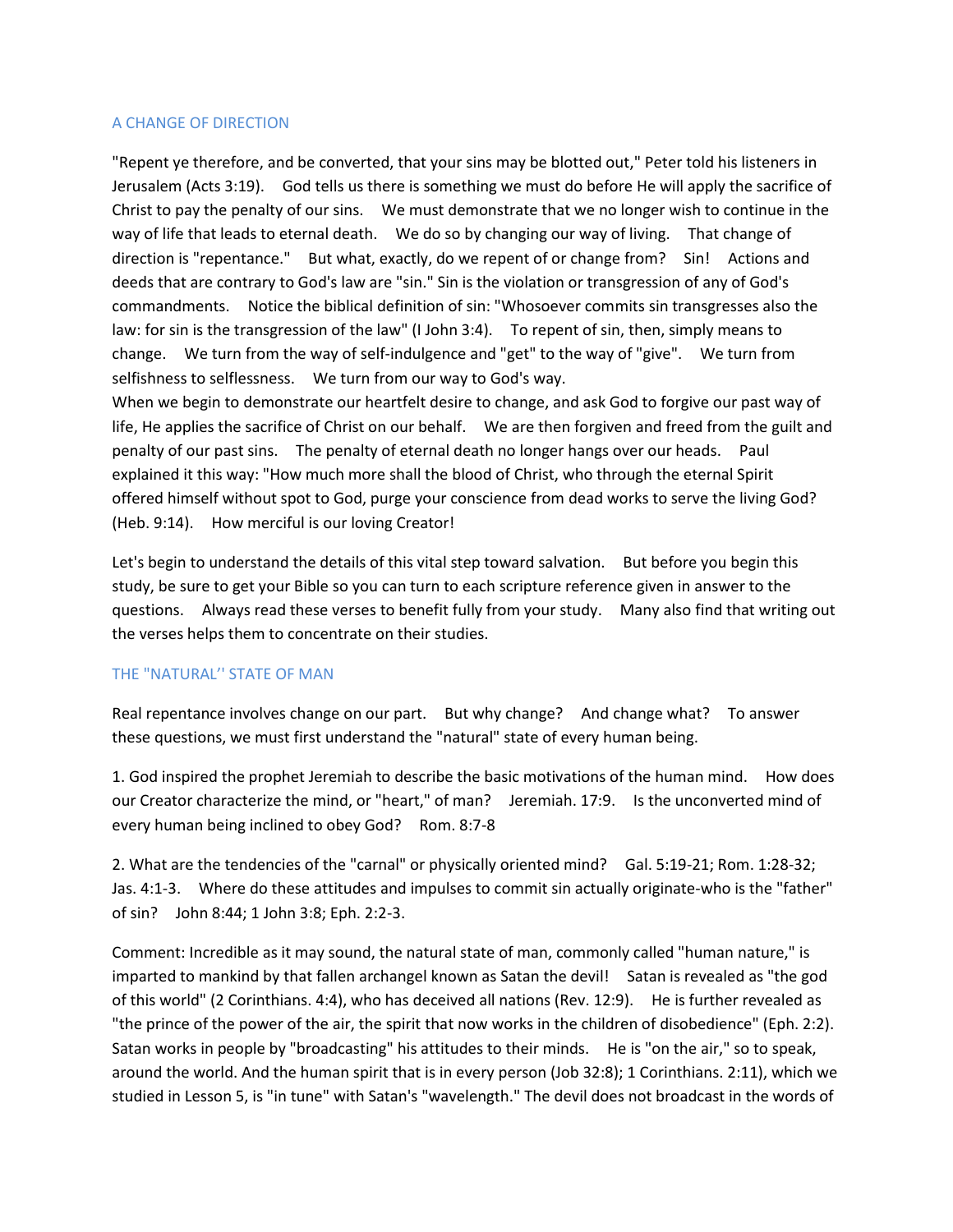any language; he does not broadcast in sounds. He broadcasts attitudes of vanity, selfishness, greed, covetousness, lust, jealousy, criticism, envy, resentment, hatred, bitterness and rebellion, which our minds receive, perhaps somewhat like a radio receives electromagnetic signals emitted by radio transmitters. These attitudes of Satan in the human mind are what we have come to call "human nature." It is in reality Satan's nature, which he broadcasts to our minds and which we express in various ways. But no person is compelled to respond to these attitudes and impulses from Satan. The devil has no power to force anyone to think or do wrong! Nevertheless, unsuspecting humans automatically do so without realizing what is taking place in their minds. Most people just drift along, habitually responding to Satan's promptings. Acquired human nature expresses itself spiritually and physically. On its spiritual side, it is vanity. Vanity loves to exalt the self. It is self-centred. It is selfish and greedy. It resents and resists authority. On the physical side, there are inordinate drives and appetites that cry out to be satisfied. Of course there are certain physical desires within man that are not wrong, such as the desire for self-preservation. But when lust and the self-centred attitude or "get" enter the picture, these desires become sin!

3. Is sin defined as the breaking of God's law? I John 3:4. Aren't the "works of the flesh" of "human nature"-sin in God's sight? Read Galatians 5:19-21 once again.

Comment: Sin is the transgression of God's Ten Commandments. Therefore, the expression of mankind's satanically inspired nature is clearly illegal in God's sight! Let's take another look at the way man's acquired nature expresses itself. The mind of man, under the influence of Satan's influence, loves itself above all else. It is selfish. Next to itself, it loves that which belongs to it or is in some way connected to it-persons, material possessions, concepts, etc. All of these are a part of a larger "self"-like a little "empire." This is the "self" that humans love ahead of any "outsider," especially God. But don't some people really love others? Don't some "put themselves out"-spending their time helping others? Certainly some have learned, to varying degrees, the principle that it is more blessed to give than to receive. Perhaps they have not followed the devil's philosophy to the same extent as others who are totally "out for number one." Perhaps they try to put a few of God's teachings in the Bible into practice in their lives. But most of the time even apparently altruistic deeds are selfish, being motivated by a desire to be thought of as "good" or righteous by others, or the desire to think of one's self as being good, which is nothing but self-righteousness-filthy rags in God's sight! (Isaiah. 64:6). Those whom God will ultimately change from mortality to His divine likeness-those who will be born as the very Sons of God-are those who repent of their sins and strive to resist their "human nature" (Satan's attitudes and impulses) with the help of God's Holy Spirit. 4. What did Jesus say we are to become like if we expect to enter the Kingdom of God? Matt. 18:2-4.

COMMENT: Little children do not exhibit the tendencies of "human nature" to the same extent as older children, teenagers and adults. We think of very little children as being "sweet" and "innocent" because of their basically humble and teachable attitude. Nevertheless, very early in life the attitudes of Satan began to make inroads into our minds. We gradually began to exhibit varying degrees of hostility and defiance toward authority. We began to resent being told what to do. We began to be subject to the whims that sprang from the desires of our flesh. Our thoughts began to be concerned with "I," "my" and "me." As a result of the influence of Satan's influence, we all have fostered and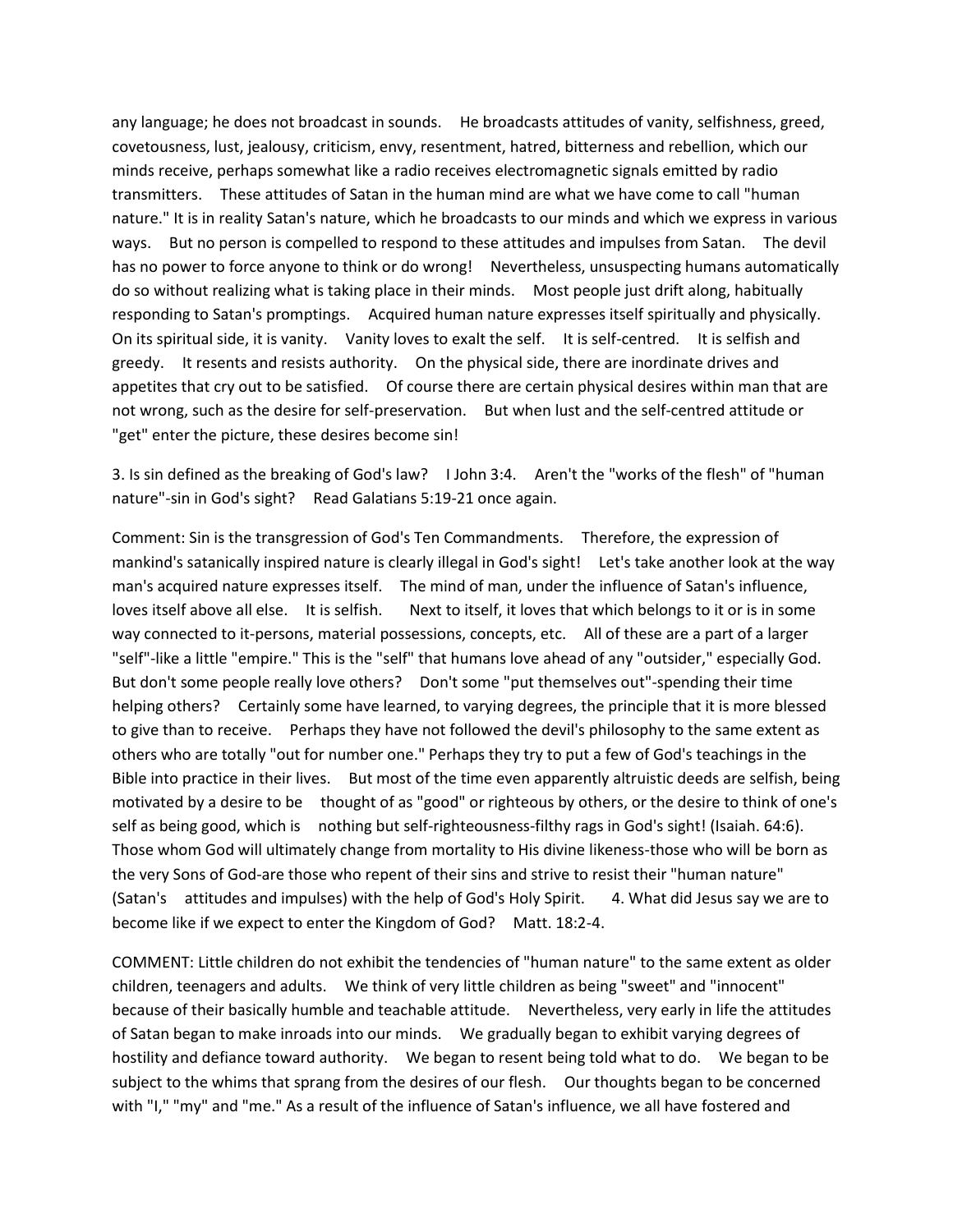harboured these wrong attitudes to greater or lesser degrees. That is why God inspired Paul to write, "There is none righteous, no, not one" (Rom. 3:9-18, 23; also see Eccl. 7:20). Now stop for a moment and contrast the "natural" mind of a human being with that of God. God is not preoccupied with self. He is filled with out-flowing love. He loves all people. Rather than take from them, He wants to give them blessings out of His great love and concern for humanity. He is not hostile, defiant, rebellious, resentful, or selfish. God wants all of us to eventually become like Him. Therefore, He wants us to turn from and strive to overcome the devil's evil influence on our thinking and actions. This is essentially what repentance is all about.

## IT ALL BEGAN IN EDEN

 When God created Adam and Eve, He made them physically perfect. They were created in the likeness and image of God (Gen. 1:26-27). And everything about them was "very good" (verse 31). They were composed of flesh made of the dust of the ground (Gen. 2:7; 3:19). And they had a natural self-concern. God gave this concern to humans so that we would have a proper interest in our own welfare, our lives, our physical bodies. Nowhere in the Bible does God say it is wrong to have a proper love for self: "For no man ever yet hated his own flesh; but nourishes and cherishes it" (Eph. 5:29). We are told to love others as much as we love ourselves (Matt. 19:19; 22:39; Mark 12:33; Eph. 5:28). It is only when we love ourselves beyond the necessary self-concern, and at the expense of others, that it becomes sin. When Adam and Eve were created, their nature was "neutral" toward God. It was not antagonistic to God. Neither was there any built-in or "programmed" tendency to obey Him. They were-as first created- humble and teachable, like little children (Matt. 18:3-4). God gave Adam and Eve basic instruction in His way of life-the way of the government of God based on the law of God; the way of giving and sharing. He also warned them about the consequences of taking the fruit of the tree of the knowledge of good and evil. Then the devil appeared. He subtly deceived Eve into disbelieving what God had said, and enticed her into taking the forbidden fruit. Adam also partook of the fruit (Gen. 3:6, 17). By taking and eating of the fruit of the tree of the knowledge of good and evil, Adam and Eve took to themselves the knowledge of what is good and what is evil-of deciding for themselves right from wrong. In so doing, they rebelled against God's authority, disobeyed the law-the command-He had given them, and sinned.

By this act they acquired the nature or attitude of sin from Satan. Their eyes were now "opened" (Gen. 3:7). The spirit and attitude of rebellion from Satan had entered their minds. Their minds ("hearts") now had become perverted-"deceitful" and "desperately wicked" (Jeremiah. 17:9). This is how sin "entered into the world" by one man, Adam (Rom. 5:12). And the death penalty has passed onto all; not because of Adam's sin-not by heredity-but because "all have [likewise] sinned" (same verse). All of us, when we were little babies, had a humble, teachable nature like Adam and Eve when they were first created. But then our minds began to be influenced by Satan. We, too, have therefore sinned against God, having become "carnal" beyond the mere fact of being fleshly and having a natural self-concern.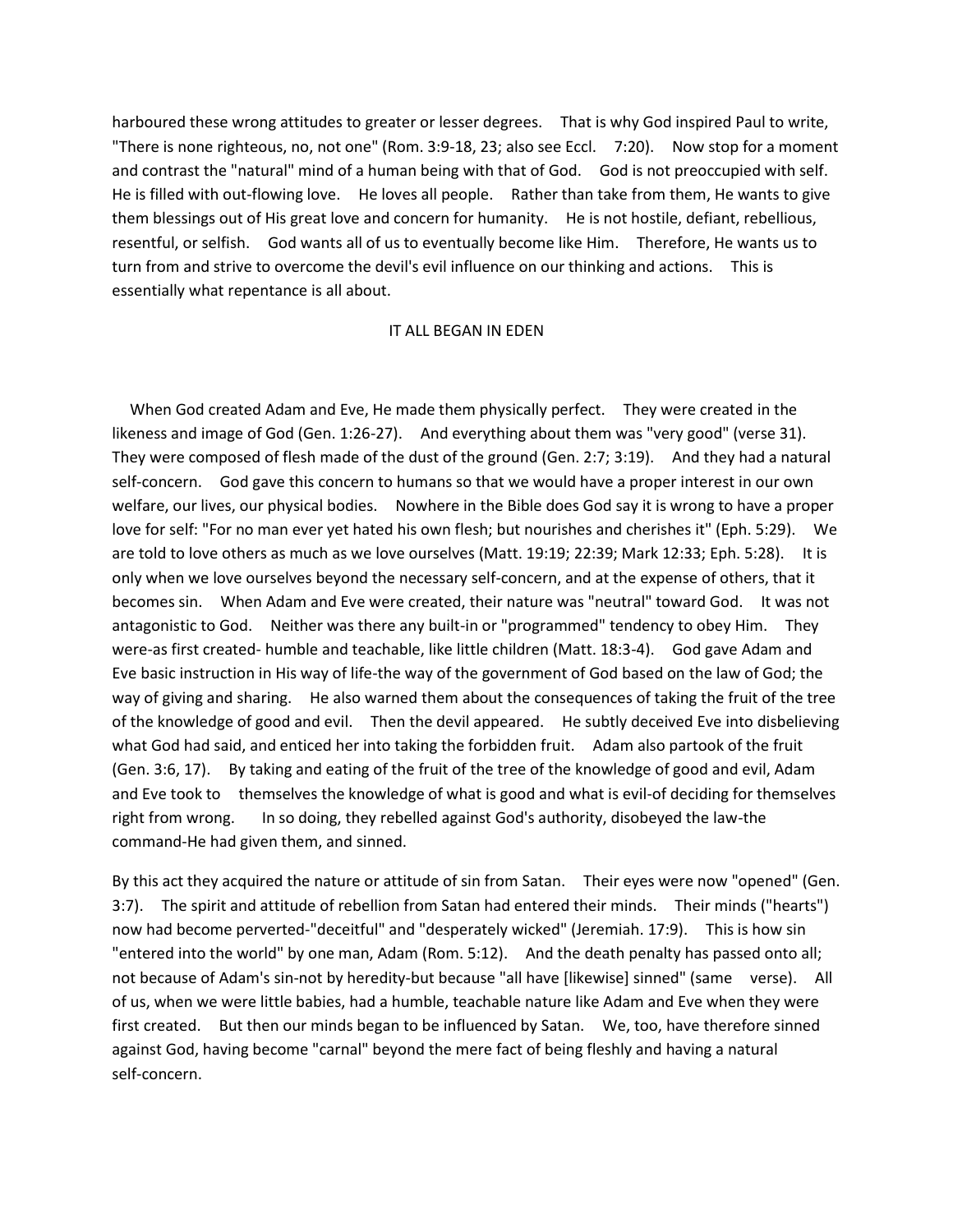## AN ABOUT-FACE

The original words in the Hebrew and Greek from which "repent" and "repentance" are translated mean to turn - to change direction. And true repentance is exactly that. It is a complete about-face from disobedience toward God to obedience, love and True repentance is coming to a full realization that we have rebelled against our Maker against His way and His righteous law. It means that we come to abhor our past sins and our self-willed, rebellious natures. We must truly be broken up and ready, with God's help, to quit sinning, quit rebelling and submit to God. The time of repentance is the turning point in our lives! When we finally come to real and complete repentance, we mean business. We are ready, in every aspect of our lives, to say: "Yes, Lord, Your will be done."! In real repentance, we have become completely sick and tired of our selfish ways. We are truly sorry for our sins-and we are ready and willing to make a permanent change. We are now ready to "turn around and go the other way"-GOD'S way. Learning that our nature must begin to be changed is a vital step towards attaining the real purpose of our lives. Once we understand this, our Creator can begin the process of creating His righteous character in us. He does this by placing within us His Spirit, which imparts the spiritual power necessary to conquer and overcome the inordinate, Satan-inspired impulses that lead us to sin. (The subject of the Holy Spirit-what it is, how you can receive it, and what it will do for you - is thoroughly covered in Lesson 11.)

## TRUE REPENTANCE IS OF THE HEART

1 . Should true repentance be a deep, moving and heartfelt experience? Joel 2:12-13.

Comment: God will not accept those whose "repentance" is merely an outward show- where there is no real change of attitude. Notice once again what God says: "Turn to me with all your heart, and with fasting, and with weeping, and with mourning: And rend your heart, and not your garments ' "

2. Does a heartfelt repentant attitude open the way to a close and saving relationship with God? Ps. 34:18.

3. Is spiritual repentance clearly toward God? Acts 20:21.

Comment: Sin is against God-He is the Lawgiver whose perfect law we have broken. To repent means to be so humbled and broken up at the thought of having rebelled against the living, Holy God-so abhorrent of our deceitfulness, vanity and selfishness-that in real sorrow we turn to God for mercy, forgiveness and the help we so desperately need in order to overcome and develop His righteous character.

4. What did Job say when finally stripped of his self-righteous shell? Job 42:5-6.

Comment: "Now mine eye sees thee," said Job. For the first time in his life, after his ego had been deflated completely, Job got his self-centred mind off himself and really grasped the awesome power and majesty of God. Job now realized how small he was in comparison to the Creator (chapters 36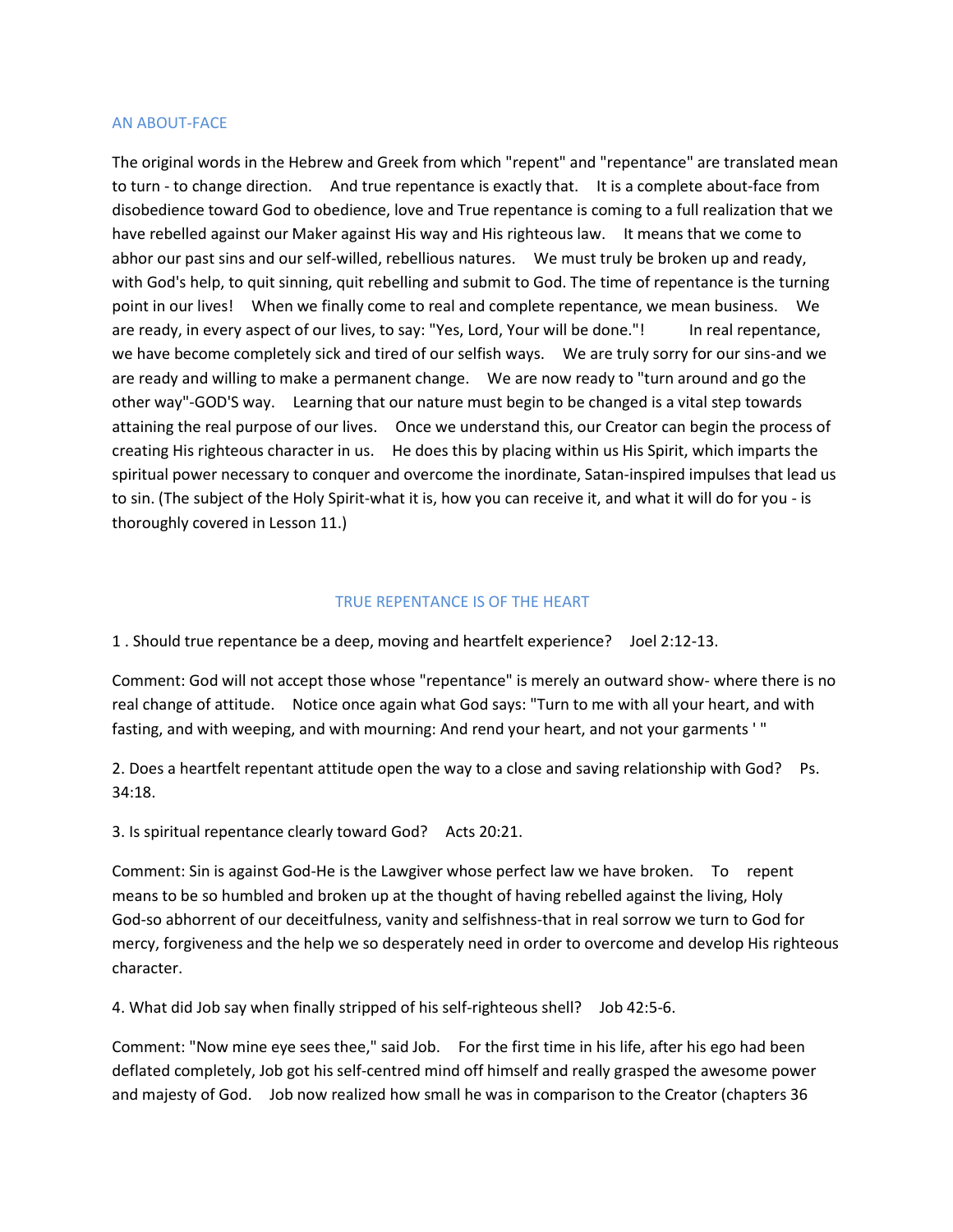through 41). "Wherefore I abhor myself, and REPENT in dust and ashes"! Some have thought that repentance is merely a matter of "seeing" God's truth, or some of it, and being "good" enough to embrace and accept it. That is not repentance. That is self-righteousness-sin-something more to be repented of. All of us must ultimately come to see ourselves as Job did. We need to see ourselves through God's eyes. By studying God's Word, we begin to understand that we all fall far short of the glory of God (Rom. 3:23), and desperately need His forgiveness and help. At this point you might ask: "I can see the need for repentance, but how would I go about it?" First of all, you should understand that you can't create a deep feeling of abhorrence for your sins and sinful nature on your own. How, then, is it possible for a human being to come to that kind of repentance? How can one start to change from self-centred love to God-love-to begin showing love toward God and one's neighbour? This desire must come from God Himself!

5. Does God's goodness and mercy lead one to repentance? Rom. 2:4. And is He patient and loving in leading one to repentance? Same verse.

6. Is it God who grants repentance? 2 Tim. 2:25. Also see Acts 11: 18.

7. Did Jesus plainly say that no one can come to Him unless the Father draws him? John 6:44, 65.

Comment: In light of the above scriptures, how does one know if the Father is "drawing", or calling him to repentance? If you understand what you have studied thus far and believe what the Bible says, and you want to come to God and obey Him, then you are being called!

# UNCONDITIONAL SURRENDER TO GOD

Prior to Christ's return to establish the Kingdom of God and impose His loving rule upon mankind, He is calling certain individuals to repent - to voluntarily surrender to God's will now. Once we repent-completely surrender to God-and are baptized, God puts His Spirit into our minds. It then begins to influence our ways of thinking and living. But the Holy Spirit does not take away our free moral agency. It won't force us to do anything. It will only LEAD us in the direction of God's truth and give us the spiritual strength to do His will. Repentance simply means giving up your way and turning to God's way. It means surrender unconditional surrender-to live by every word of God. Since the Bible is the Word of God, it means to live by the Bible. It means utter voluntary submission to the authority of God, as expressed in His Word!

1 . Does surrendering to God also mean that we are to put Him ahead of and above all else? Matt. 10:37. Does this also include our own lives? Luke 14:26.

Comment: "Hate" in Luke 14:26 means to love less by comparison, as the parallel account in Matthew 10:37 shows.

2. Though it sounds paradoxical, did Jesus say that whoever would quit being his old sinful selfish self, and give up or "lose" his life for Christ's sake, would live? Matt. 10:39; 16:24-25.

Comment: Jesus is actually talking about giving one's life in total obedience and service to God.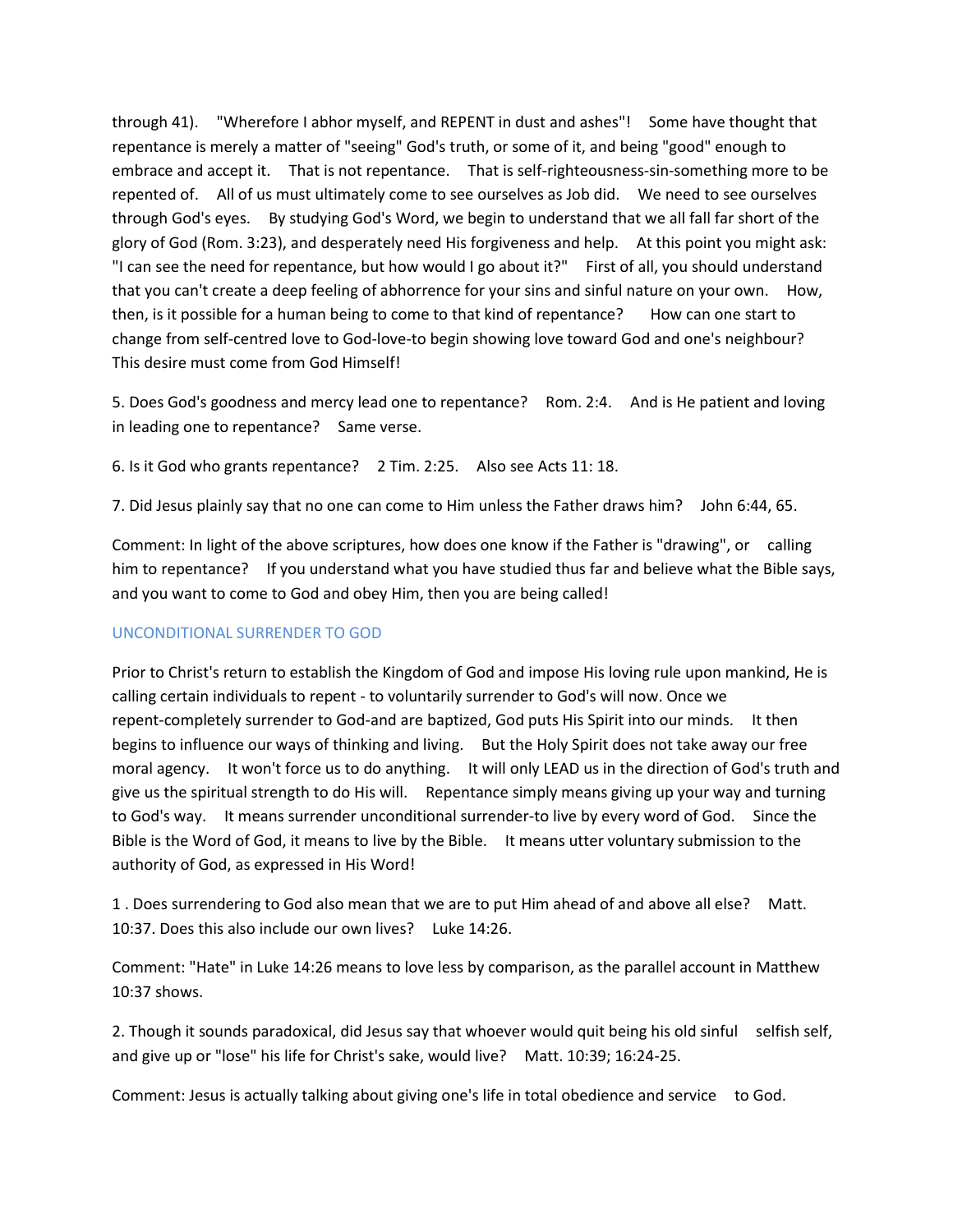Repentance-surrendering to God-is not a matter of giving up everything good. Repentance is positive. Not only do you escape the eternal penalty of sin, God's way leads to innumerable blessings in this life! Repentance emphatically does not mean we must give up the use or appreciation of material things. What God is interested in is the attitude we have toward material things-whether we seek first, as our highest priority, His Kingdom and His righteousness (Matt. 6:33). God does wish for us to prosper and be in good health (3 John 2). He wants us to give up only those things that are bad for us-that hurt us spiritually and physically. Repentance and conversion make possible our intelligent use of God's material creation though the guidance of His law and His Spirit.

3. Is surrendering to God something to be considered lightly? Or must we first "count the cost"realizing the depths of what surrendering to God really requires? Luke 14:27-30

# WE MUST TURN TO GOD'S LAW

1 . How may we become cleansed of sin-made acceptable to God? Is it through Christ's sacrifice and His shed blood, which blots out our sins and reconciles us to God? Rom. 5:8-1 0. What must we do to have Christ's sacrifice applied to us? Acts 3:19.

2. Are those whose sins have been forgiven pictured symbolically as having had their clothing made "white" by the cleansing blood of Christ? Rev. 7:13-14.

3. Is clean, white clothing symbolic of the righteousness God requires of those who will enter His Kingdom? Rev. 19:8. How did God inspire King David to define "righteousness"-isn't it clearly the keeping of God's commandments? Ps. 1 1 9:172.

4. Is it the law of God to which sinners should turn? Ezek. 18:21-22

5. Who did Paul say are justified before God-the hearers or the doers of God's law? Rom. 2:13. Did Paul make it plain that although the unmerited pardon of our sins is by the grace of God through faith in Christ's sacrifice, a Christian is nevertheless obligated to God to keep His law? Rom. 3:31. Also read all of chapter 6.

6. What did Jesus tell the young rich man who wanted eternal life? Matt. 19:16-17. Did Christ enumerate enough of the commandments to make it clear He was indeed talking about the TEN COMMANDMENTS? Verses 18-19.

Comment: A prevalent teaching of traditional Christianity today is that Jesus obeyed God in our stead-that we don't have to do anything except believe He did it all for us and accept Him as our Saviour. Thus millions have been led into believing that God imputes Jesus' righteousness to us, counting us as righteous because of Jesus' obedience, while we continue in sin by breaking God'scommandments. Nothing could be further from the truth! Jesus did not live an obedient life for us-in our stead. We are not excused from keeping God's commandments, striving to live a righteous life, overcoming and growing in spiritual character.

7. Is God's law like a mirror that reflects our sins back to us? Jas. 1:22-25; Rom. 7:7.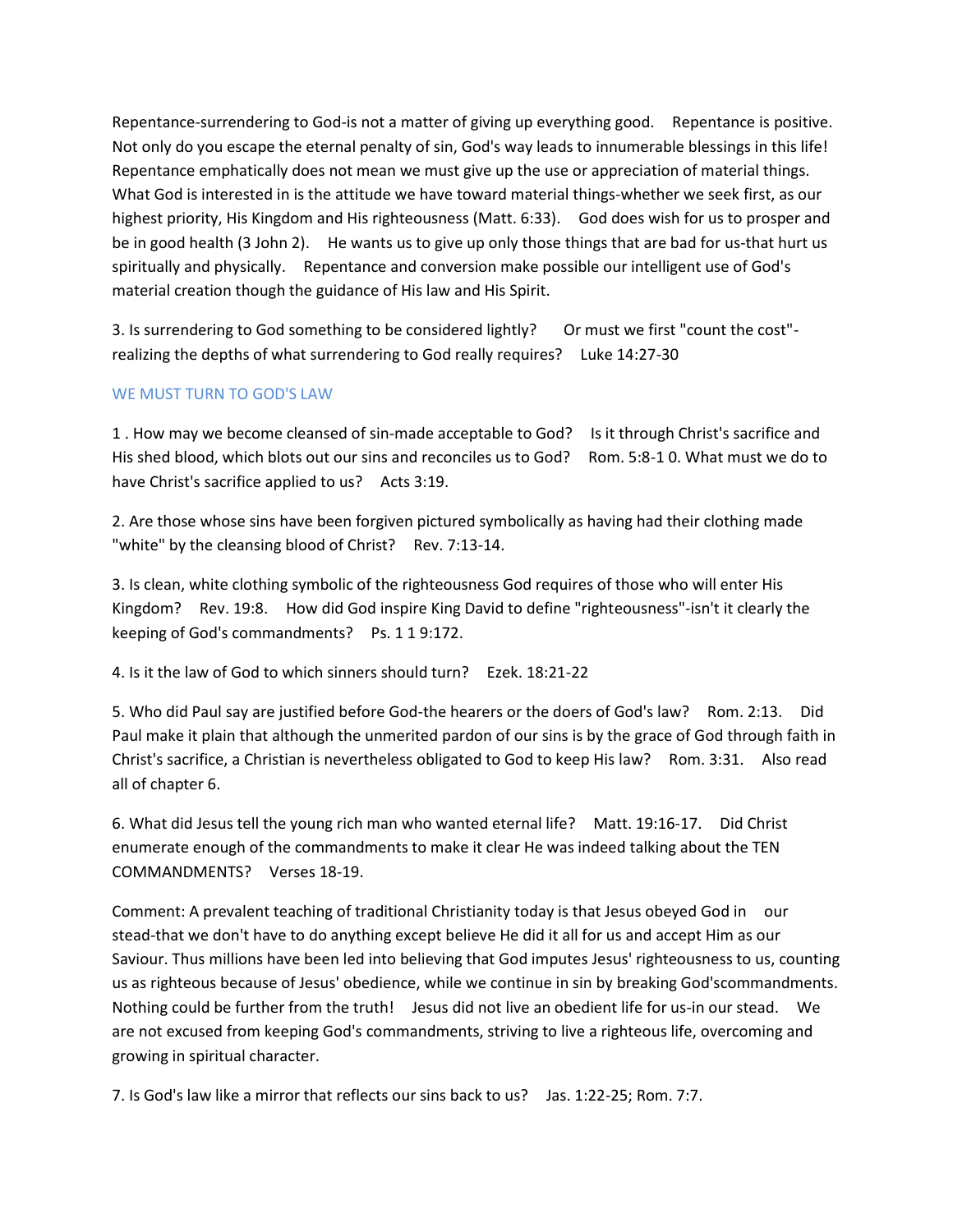Comment: The law of God is a spiritual mirror into which one may look to find the spiritual dirt-sin-on one's mind and heart. The mirror is not responsible for the presence of the dirt, or for the harm the dirt may cause. The function of the mirror-the law-is to show the dirt, so that one may do something about it (repent of sin and become cleansed) and thus become free from fears, from misery, from penalties of sin-free from the bondage of Satan's way

8. Is the law of God good? Rom. 7:12. Is it just and holy? Same verse.

Comment: God's law is the way to peace, happiness and joy. It is a perfect law-given by God to mankind to make man happy, to lead him into the full, abundant life, both in this life and for all eternity. The evils mankind suffers from today are not caused by the law, but by the breaking of it! 9. How did Jesus sum up God's law? Matt. 22:36-40. In what one word can God's law and the keeping of it be summed up? John 14:15; 15:10; 2 John 5-6; Rom. 13:8-10.

Comment: The whole intent and purpose of the Ten Commandments is love because "God is love" (I John 4:16). Jesus showed that God's law has two basic aspects. The first shows us how to love God, which is the intent of the first four commandments. The second aspect shows us how to love our neighbour-all fellow human beings. The last six of the commandments teach us how to do this.

10. Does God promise blessings for those who keep His law? Deut. 28:1-14; Lev. 26:1-13. Also notice Matthew 6:31-33 and James 1:25, last part.

Comment: We cannot necessarily expect God to make us wealthy, but we certainly can expect Him to provide us with the necessities of life-and perhaps even add a few luxuries as we are able to handle them-as we strive to please Him.

11. What other great benefits do we derive from obeying the law of God? Ps. 19:7-11; 119:16.

# GOD'S CALL TO REPENTANCE

1 . What warning message did God inspire His prophet Ezekiel to record for the descendants of Israel? Ezek. 33:7-1 1. Whose way are the people to turn from in repentance? Verses 9, 1 1; Proverbs. 14:12. Did God also use Zechariah to give a similar call to repentance? Zech. 1:2-4. However, they did that which was right in their own eyes because of their unconverted minds (Jeremiah. 17:9; Rom. 8:7-8). They did not have God's Spirit within them, which would have enabled them to resist Satan and to obey God. This was because the Holy Spirit had not been made available to them.

Comment: Ancient lsrael's and Judah's example is an important lesson for those who receive the Holy Spirit today. Possessing the Holy Spirit enables one to bring forth the "fruit of the Spirit" listed in Galatians 5:22-23. But without the Holy Spirit, we, as they did, bring forth fruits called "the works of the flesh". Some of these are listed in Galatians 5:19-21. All are sin because they are transgressions of God's holy, righteous, spiritual law. Mankind today continues to manifest these "works," or results, of doing what comes naturally. And the whole world is reaping the frustration and sorrow that refrom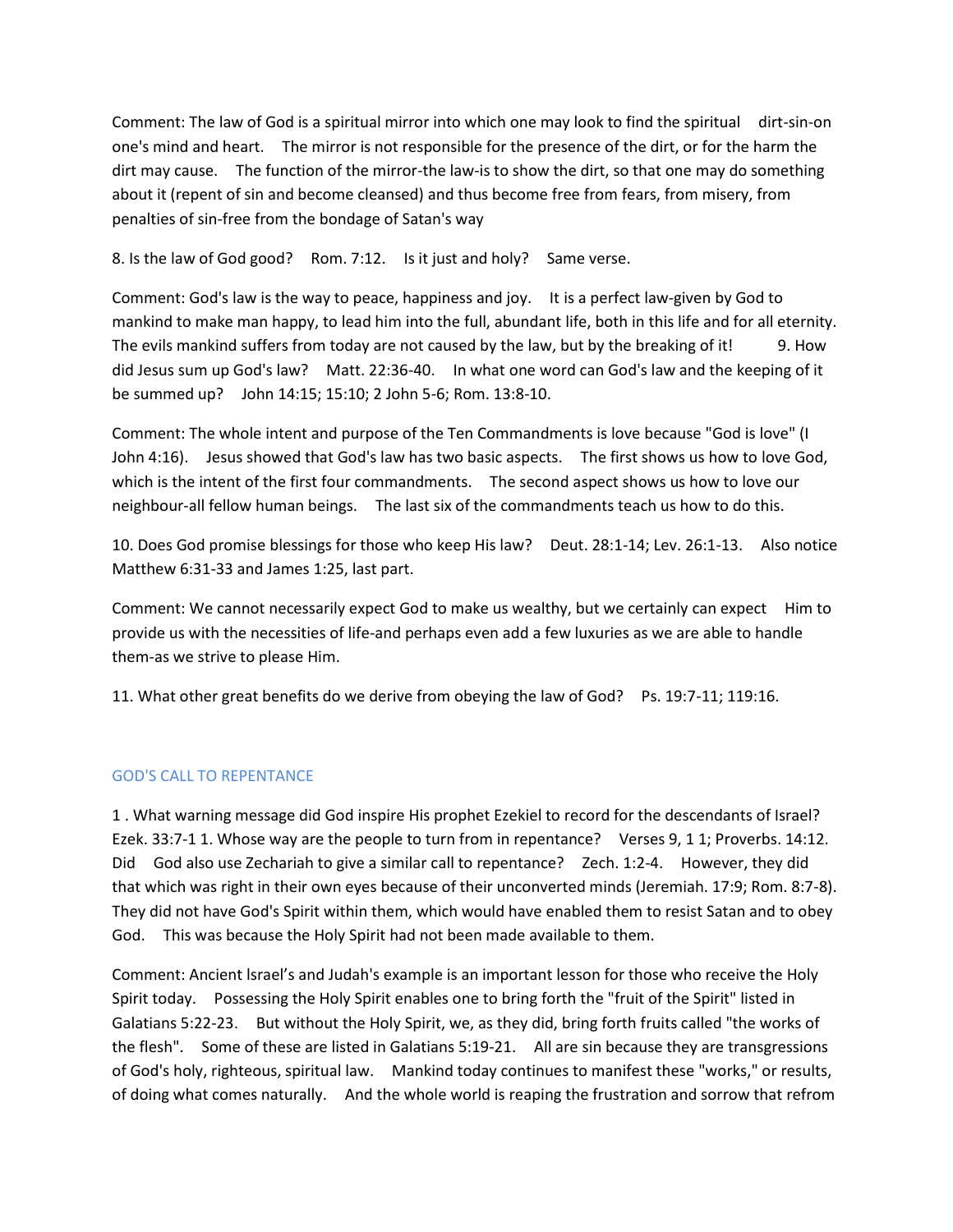breaking God's commandments.

2. What message did God commission the prophet John to proclaim in Judea? Matt. 3:1-8. Notice especially verses 2 and 8.

3. What was Jesus' message from the beginning of His ministry? Mark 1:14-15; Matt. 4:17; Luke 13:1-5. Were Christ's disciples to preach the same message? Matt. 10:7. Did Jesus say repentance would be preached among all nations? Luke 24:46-47.

4. On the day of Pentecost, when the Holy Spirit was poured out upon Christ's disciples (Acts 2:1-4), what message did God inspire Peter to preach to the multitudes gathered in Jerusalem? Acts 2:37-38. Did Peter continue to preach repentance? Acts 3:19.

5. Does the Bible show there are no exceptions-that all have sins of which they must repent? I John 1:8-1 0; Rom. 3:23; 5:12; Eccl. 7:20.

Comment: There are many who feel they are "good humble folk" who have never personally done anything really wrong and so have little, if anything, to repent of. But your Bible says ALL HAVE SINNED! Those who think they have not sinned are actually guilty of the sin of self-righteousness!

6. Does God specifically command all people everywhere to repent? Acts 17:30. 7. What does one lay up for himself if he chooses to remain unrepentant? Rom. 2:5. What is Jesus' solemn warning to those who refuse to repent? Luke 13:3, 5. What will be their ultimate fate unless they repent? Rom. 6:23; Rev. 20:15; Mal. 4:1.

COMMENT: God's law is the way to eternal peace, happiness and joy If God were to grant eternal life to those who persistently rebel; who stubbornly refuse to repent; who fail to develop righteous character; they would bring nothing but eternal unhappiness and frustration upon themselves and others. Therefore, the most merciful thing God can do for all concerned is to deny continued existence to such rebels. The incorrigible will simply be put to death and cease to exist forever. Only those who repent and obey God will be born into God's glorious, eternal Family!

# BEWARE OF FALSE REPENTANCE

The scriptures we have studied thus far clearly show that repentance is a required step toward entering the Kingdom of God. We learned that real repentance is not merely a matter of feeling and emotion. It is a matter of mind as well as emotion. It is a heartfelt realization that we have thought, spoken, and lived contrary to God's law and that we should QUIT doing so! Nevertheless, there are those who think they can be justified before God without repentance.

Let's understand that this is impossible.

1 . Can people actually worship Christ, acknowledging that He is "Lord," and yet not enter His Kingdom? Matt. 7:21. How else can one worship Him, and yet not be born of God at Christ's coming? Matt. 15:7-9. Then who will enter God's Kingdom? Matt. 7:21, last part.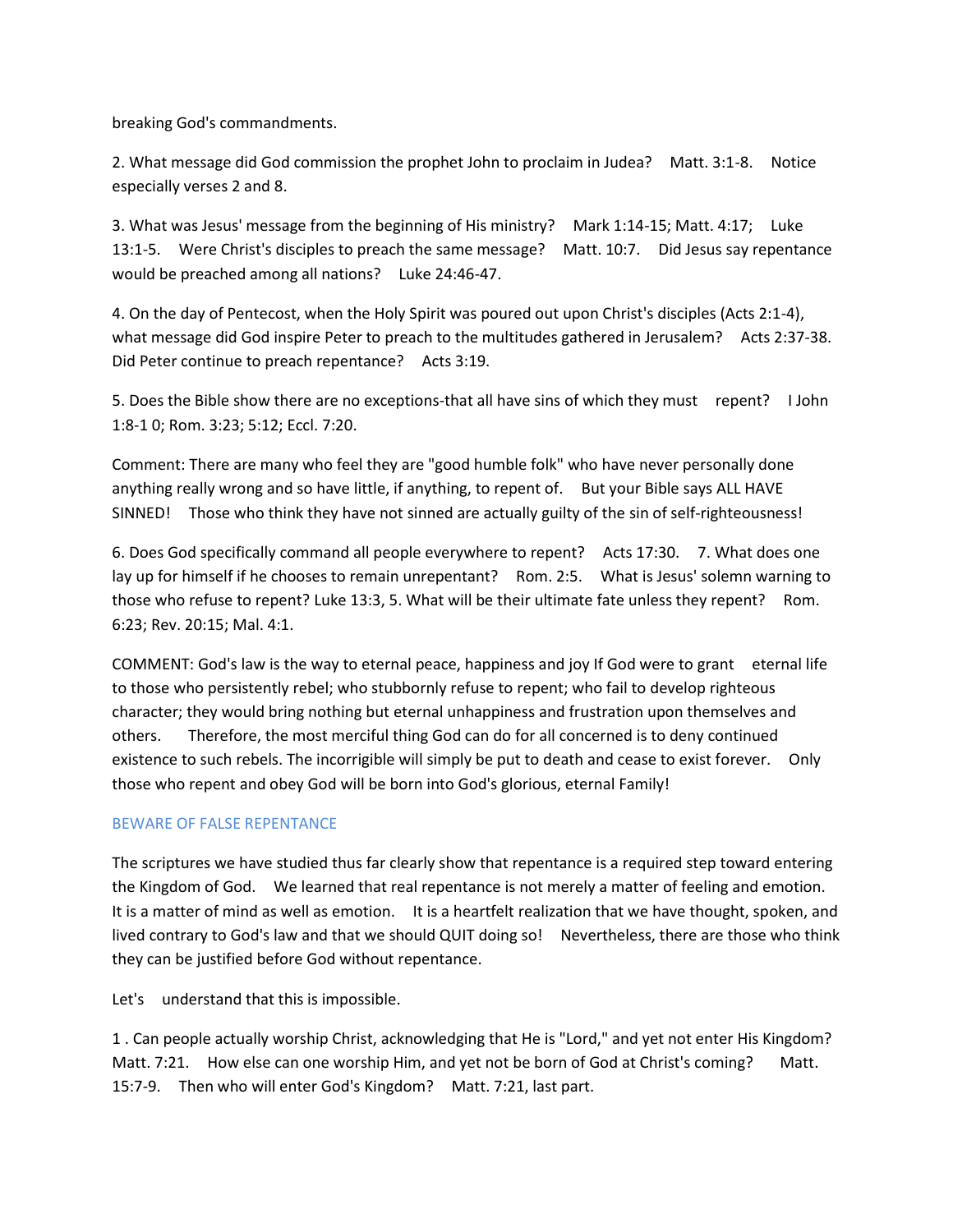Comment: Notice what else Jesus said about people who want to worship Him without obedience to God's commands. "Howbeit in vain do they worship me, teaching for doctrines the commandments of men. For laying aside the commandment of God, ye hold the tradition of men .... Full well ye reject the commandment of God, that ye may keep your own tradition" (Mark 7:7-9). Carnal man would rather do almost anything else than surrender himself to God. His natural mind (Jeremiah. 17:9; Rom. 8:7-8) rebels at the thought of submitting to God's law. In Christ's day the hypocritical religionists substituted their own laws and traditions in place of God's law. Since then, men have declared that God's commandments are null and void, deceiving themselves by thinking they can receive salvation by merely believing in the sinless Christ as their Saviour. Human nature wants to be right, but it doesn't necessarily want to do right! So people often say, "Well, here's the way I look at it"-thus putting their concept of righteousness above the Bible. If it "looks right" to them, it becomes their law. This is nothing but self-righteousness. And we already know where doing what "seems right" to us will lead (Proverbs. 14:12; 16:25), unless we recognize the futility of this kind of thinking and repent of it. Another way "the prince of the power of the air" has deceived millions about repentance and salvation is through penance. Your Bible clearly shows that no amount of human works can bring about the forgiveness of sin. Even the sacrificial laws of the Old Testament could not bring about forgiveness and a clear conscience. They were only symbolic types picturing the supreme sacrifice for sin-Jesus Christ-who was to come much later to die for the sins of mankind (Heb. 9:9-14; 10:4-10). There simply is no way we can make up for our sins. Beads, indulgences, fasting, or afflicting one's flesh in any other way will not erase the guilt of sin. One cannot avoid the actual penalty of sin-eternal death-by punishing himself for his sins. Only the sacrifice of Christ can pay that ultimate penalty. And the only way that sacrifice can be applied to blot out one's sins is by accepting it, forsaking one's past life of disobedience, and by beginning to obey God. That is the essence of true repentance!

2. What does Isaiah 64:6 say about self-righteousness? And what did Jesus say about those who "trusted in themselves that they were righteous"? Luke 18:9-14. 3. How did the Apostle Paul describe the society in which we live today? 2 Tim. 3:1-5. Notice especially verse 5.

Comment: Many people profess to be religious-they attend churches-they have a "form of godliness ' " But, as these verses plainly show, they imbibe of the very attitudes and practices that have made this world what it is today-"this present evil world" (Gal. 1:4). This is not godly repentance. God requires a complete reversal in the direction each of us has been going. In other words, God wants us to totally repent of following the ways that seem right according to human reasoning-to completely turn around and begin following the way of God as revealed in the Bible!

4. What else does God say concerning this present evil world in which we have all played a part? I John 2:15-17. What should we do regarding this world? Rev. 18:4; Rom. 12:2.

Comment: Here is the starting point on the way to salvation. God commands us to come out of this world and forsake its wrong ways. No longer conforming to its ways that are contrary to God's way, we are to become more and more like Christ by allowing the Holy Spirit to renew our minds.

5. What is the result of this world's kind of sorrow, or "repentance"? 2 Corinthians. 7:10, last part. But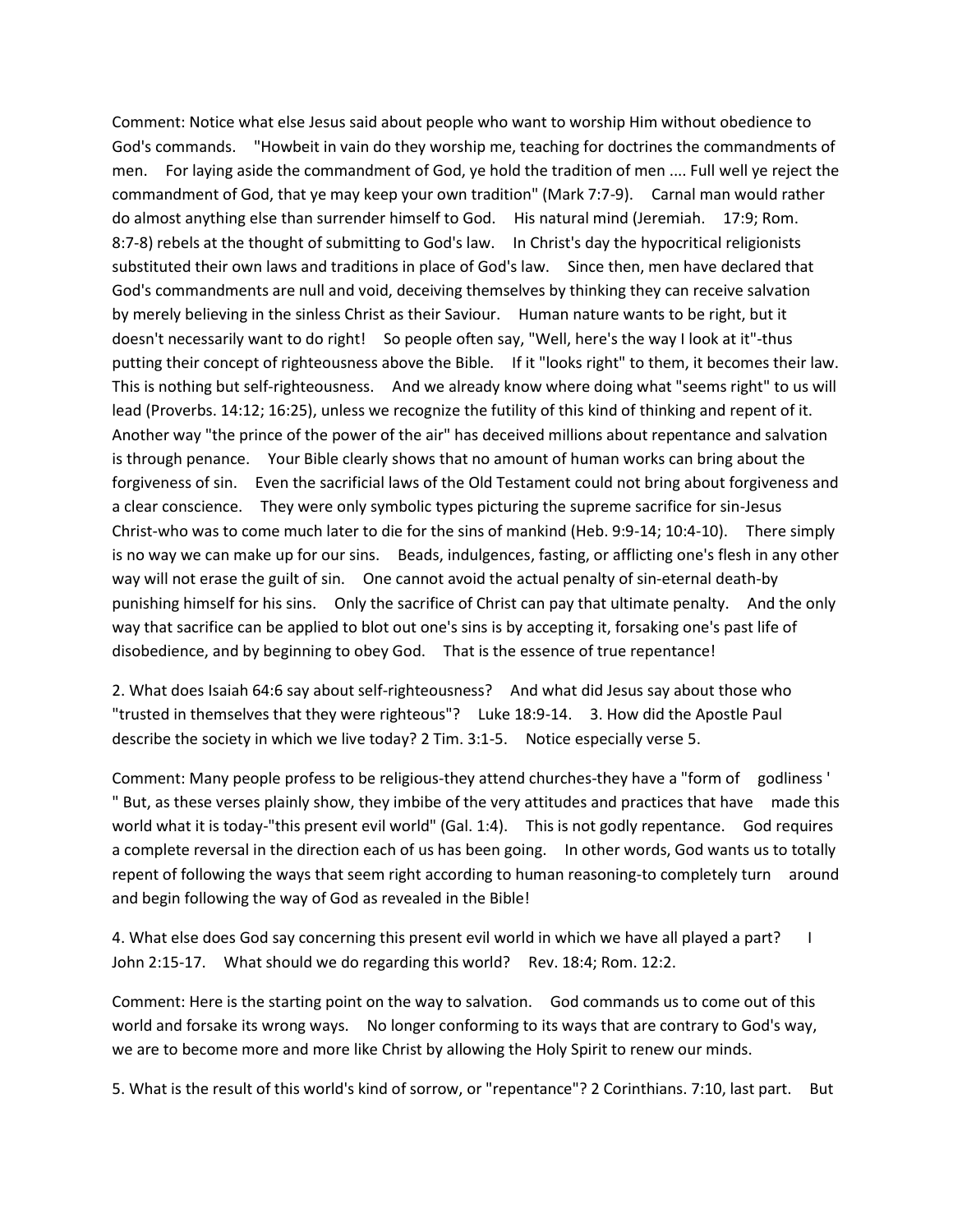what kind of sorrow for sin does God accept, and where does it lead? Verse 9 and first part of verse 10.

Comment: It is commonly believed that a temporary remorseful feeling over past mistakes- without a real change in one's way of living-is all there is to repentance and salvation. God says such "repentance" is totally unacceptable and leads only to death! Real repentance is something far more than a temporary, emotional "experience." True repentance-"godly sorrow"-involves a complete and permanent about-face in our thoughts and deeds.

# THE CONVERSION OF MOSES

1. What kind of attitude is God looking for in an individual? Isaiah. 66:2; Ps. 25:9.

2. What kind of man was Moses? Num. 12:3. Knowing the kind of man Moses was, what did God have in mind to do with him because of Israel's disobedience? Ex. 32:9-10.

3. Did Moses succumb to vanity (as most of us would have done) when God said, "I will make of thee a great nation"? What was his reaction? Verses 11 -13. Was he actually responsible for causing God to change His mind? Verse 14.

Comment: Meekness is not weakness, as so many have falsely assumed. It is the opposite of arrogance, vanity and selfishness. Meekness is the attitude of a repentant, converted mind. Moses was very meek, but he decidedly was not weak. Moses was strong, both physically and spiritually. The converted Moses was more concerned for the good of others than for himself. And he was especially concerned for God's holy name. His life was truly God-centred (Num. 14:11-20-be sure to read these verses).

4. But had Moses always been meek and humble? What does Acts 7:22 say about Moses? Did Moses at first think he could deliver Israel by his own power? Verses 23-25. What did God have to do to humble him? Verses 26-30.

Comment: Moses was trained in all the learning of Egypt and was a member of Pharaoh's court. He was the adopted son of Pharaoh's daughter (Acts 7:20-21; Ex. 2:10), and was "mighty in words and in deed' (Acts 7:22). He relied on himself ! But then God began to deal with Moses' arrogance. Moses, in the height of his pride and glory, was struck down. It was God who forced him to flee into the wilderness to bring about his conversion. There, for 40 years, he was trained-under authority-by a man who knew the true God (Ex. 2:15-21; all of chapter 18). When Moses became meek and humble, God showed him that he could, after all, deliver Israel. But he would have to do it through God's power, not his own! All of us must also at some point in our lives come to realize our own utter insignificance and need to totally rely on God-as did Moses, Job, Daniel, Paul, and other men and women whose examples are recorded in the Bible.

# KING DAVID'S HEARTFELT REPENTANCE

Ancient King David is a chief example of one who deeply repented of his sins. One example of his sins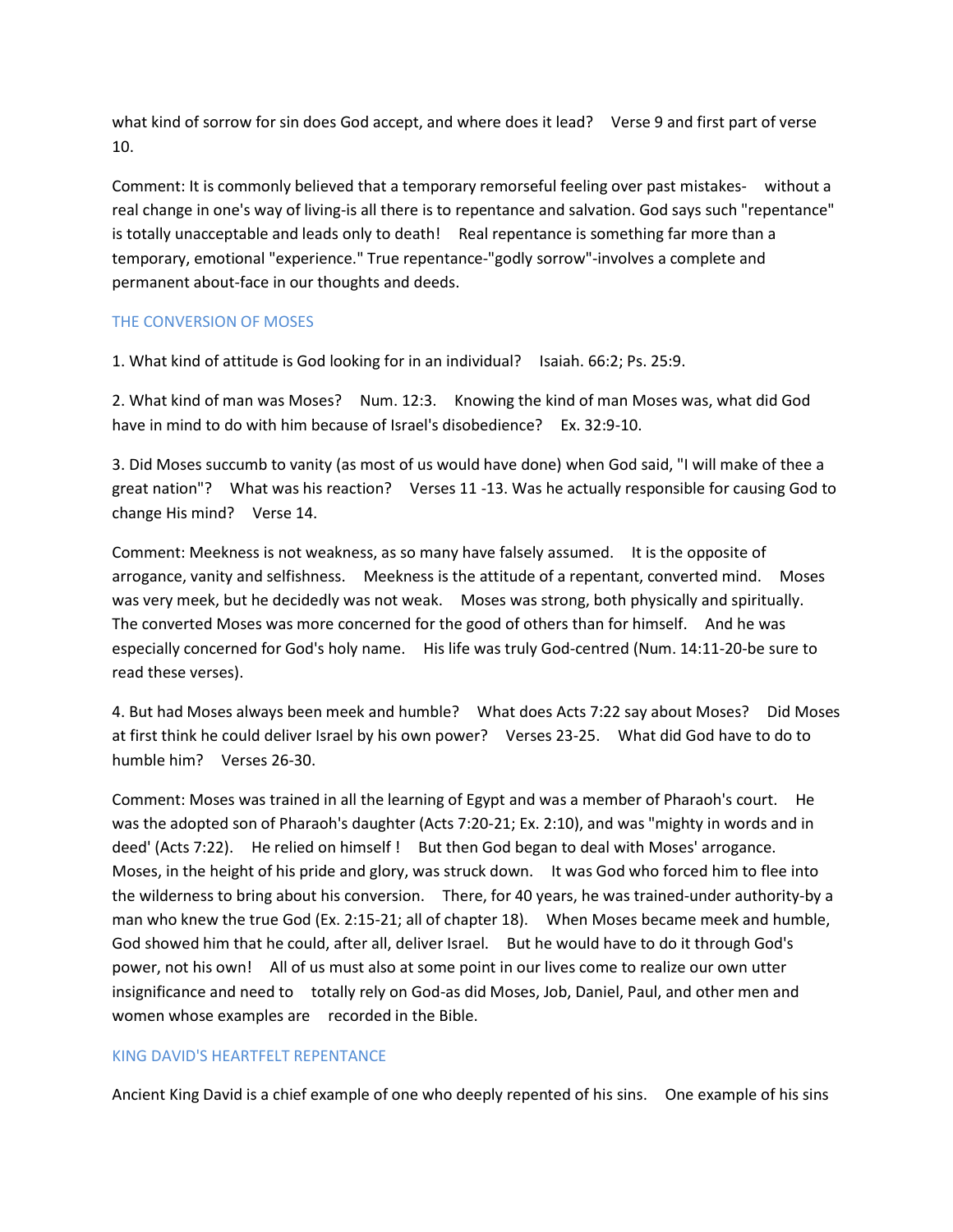is probably better known than all the rest. David lusted after Bathsheba, the wife of Uriah, one of his military officers. He committed adultery with her. This resulted in her pregnancy. Then, in an effort to divert suspicion from himself, he tried to make it appear that Uriah was the father (see 2 Samuel 11). Failing in this, David had Uriah placed in the front line of battle and deliberately deserted by the army to make certain he would be killed. Thus David became a murderer in God's sight (2 Sam. 12:9). David had sinned very greatly! But once he came to his senses and realized what he had done, he repented deeply of these grievous sins, confessing his guilt: "And David said unto Nathan, I have sinned against the LORD" (verse 13). David's sincere, heartfelt repentant attitude before God reconciled him to the Eternal. Psalm 51 shows David's utterly broken-up attitude about his sins. (Be sure to read this entire psalm.)

1 . Did David attempt to justify his sins or to explain them away? or did he freely confess them? Ps. 51:1-3.

2. What did David beseech God to do for him? Verses 2, 7. Compare with Isaiah 1:16-18.

Comment: Hyssop, a small plant or shrub, was used in ceremonies requiring sprinkled or dabbed blood (Lev. 14:4-7; Ex. 12:22) to portray the forgiveness of sins. Thus David was asking God for spiritual cleansing and forgiveness.

3. Did David admit that he was guilty of many sins? Ps. 51:9. Did he admit that his heart (attitude) had not been right with God? Verse 10.

4. Did David, acknowledging his guilt, cast himself upon God's mercy? Verse 1.

Comment: David did not minimize his sin. He did not attempt to justify it. He did not try to "explain it away." Nor did he blame it on others. Rather, he was aghast at what he had done and simply prostrated himself before God and implored His mercy and forgiveness. David was one of the few people of Old Testament times to whom God gave the Holy Spirit – (Ps. 51:10-11; I Sam. 16:13), for God's Spirit had not yet been made available (John 7:38-39), except to a few whom God called for a special purpose. David obeyed God and overcame by the power of the Holy Spirit, even though occasionally he did stumble and sin. "For a just [righteous] man falls seven times, and rises up again" (Proverbs. 24:16).

So David-a man after God's own heart (Acts 13:22)-is soon, at Christ's coming, to be resurrected and born into God's Family as a Son of God, and as the king over Israel (Jeremiah. 30:9). Have you come to the point in your life where you want to give up walking contrary to God and surrender yourself completely to Him? Have you come to the place where you see yourself as you really are - as God sees you? Have you "sized yourself up" by means of the Ten Commandments, as magnified by the entirety of God's Word, and seen where you fall short? Are you willing to keep all of God's commandments? Notice what the Apostle Paul says in 2 Corinthians 13:5: "Examine yourselves, whether ye be in the faith; prove your own selves." The prophet John told the Pharisees and Sadducees to "Bring forth therefore fruits meet for [befitting] repentance" (Matt. 3:8). How can you examine-prove-your own self? By comparing your life, thoughts, words and actions with the Word of